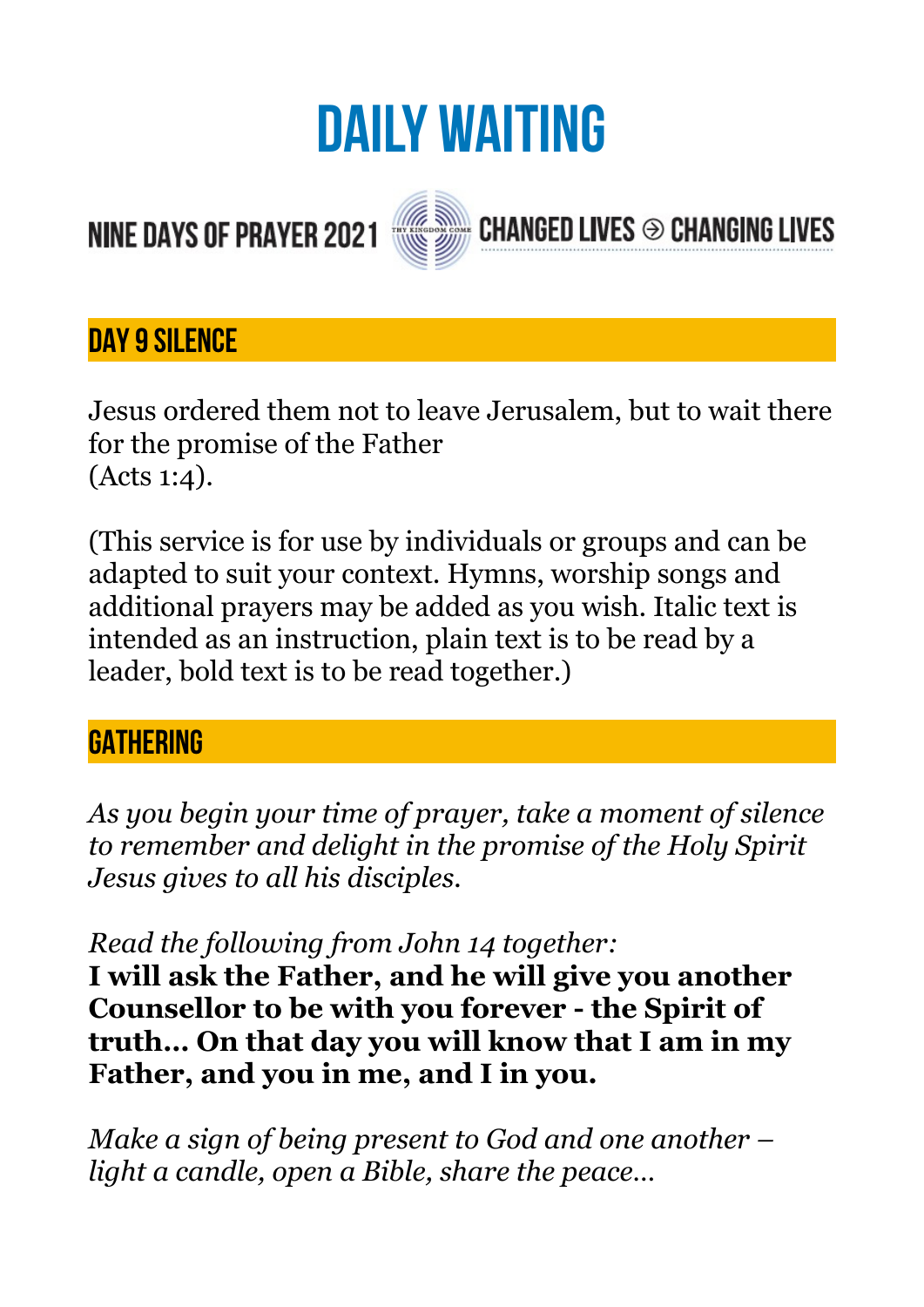Come, Holy Spirit, fill the hearts of your people **And kindle in us the fire of your love.**  Come, Holy Spirit, be with us as we pray **And leave us not as orphans.**  Come, Holy Spirit, renew us in body, mind and spirit **And send us out to be your presence in your world.**  Come, Holy Spirit, fill the hearts of your people **And kindle in us the fire of your love.** 

*Optional hymn or worship song.* 

#### **LISTENING**

Job mourns with his friends

11 Now when Job's three friends heard of all these troubles that had come upon him, each of them set out from his home—Eliphaz the Temanite, Bildad the Shuhite, and Zophar the Naamathite. They met together to go and console and comfort him. 12 When they saw him from a distance, they did not recognize him, and they raised their voices and wept aloud; they tore their robes and threw dust in the air upon their heads. 13 They sat with him on the ground seven days and seven nights, and no one spoke a word to him, for they saw that his suffering was very great. (Job 2:11-13, NRSV)

#### **REFLECTING**

Wherever you are reading or listening to this, whether indoors or out in the open air, take a moment to calm yourself and listen to the sounds around you …

*….[ Time for silence]*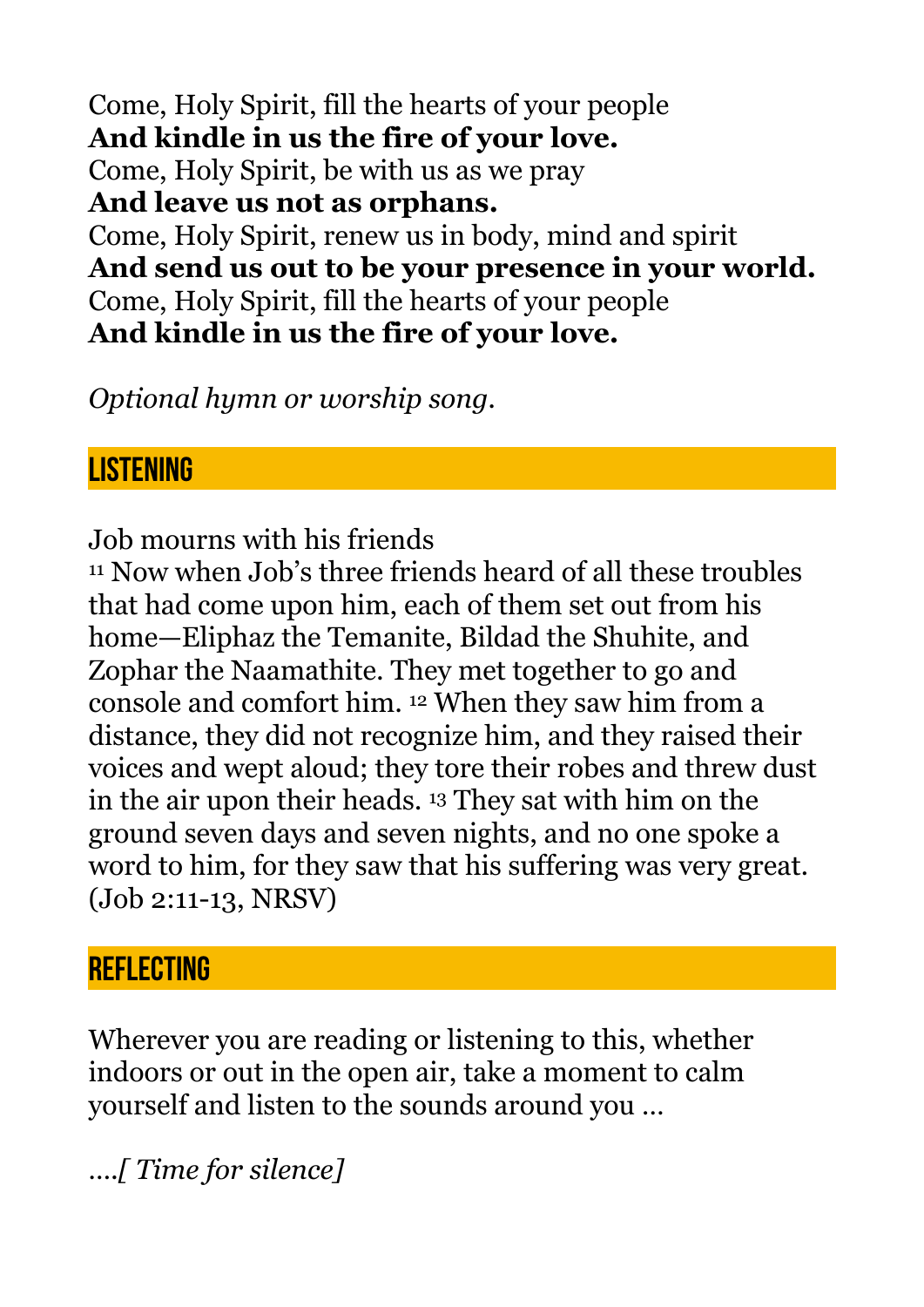Chances are, there will be routine hums, clicks or clunks and rumbles of a radio, lawn-mowers, buses or trains. In Job's time, there would have been the women in the tents clanking bowls and talking quietly about Job's troubles, and outside, the sounds of oxen, mules and a camel or two. (What noise does a camel make?)

As Job stays still and silent, sitting among the ashes, mourning his family, three friends come 'to console and comfort him'. Then, for seven days and nights, 'no-one spoke a word to him', as Job suffered in silence. We say people 'suffer in silence' when they are stoic or courageous – or ignored. But this was a caring silence, holy moments of mourning. Consolation does not require pious words.

Passivity and waiting have a central place during mourning, but they are also positive experiences in contemplation, necessary in seasons of growth.

Returning for the last time to Herbert's poem, 'The Flower', he writes:

> … flowers depart to see their mother root, when they have blown; Where they together All the hard weather, Dead to the world, keep house unknown.

The silence of a bulb over-wintering deep in the soil is a secret mystery of revival. Just as the bulb waits for spring, we have been waiting for the wind of the Spirit to blow us into new life. But until that time is ripe, let us pause in silence, and watch and pray …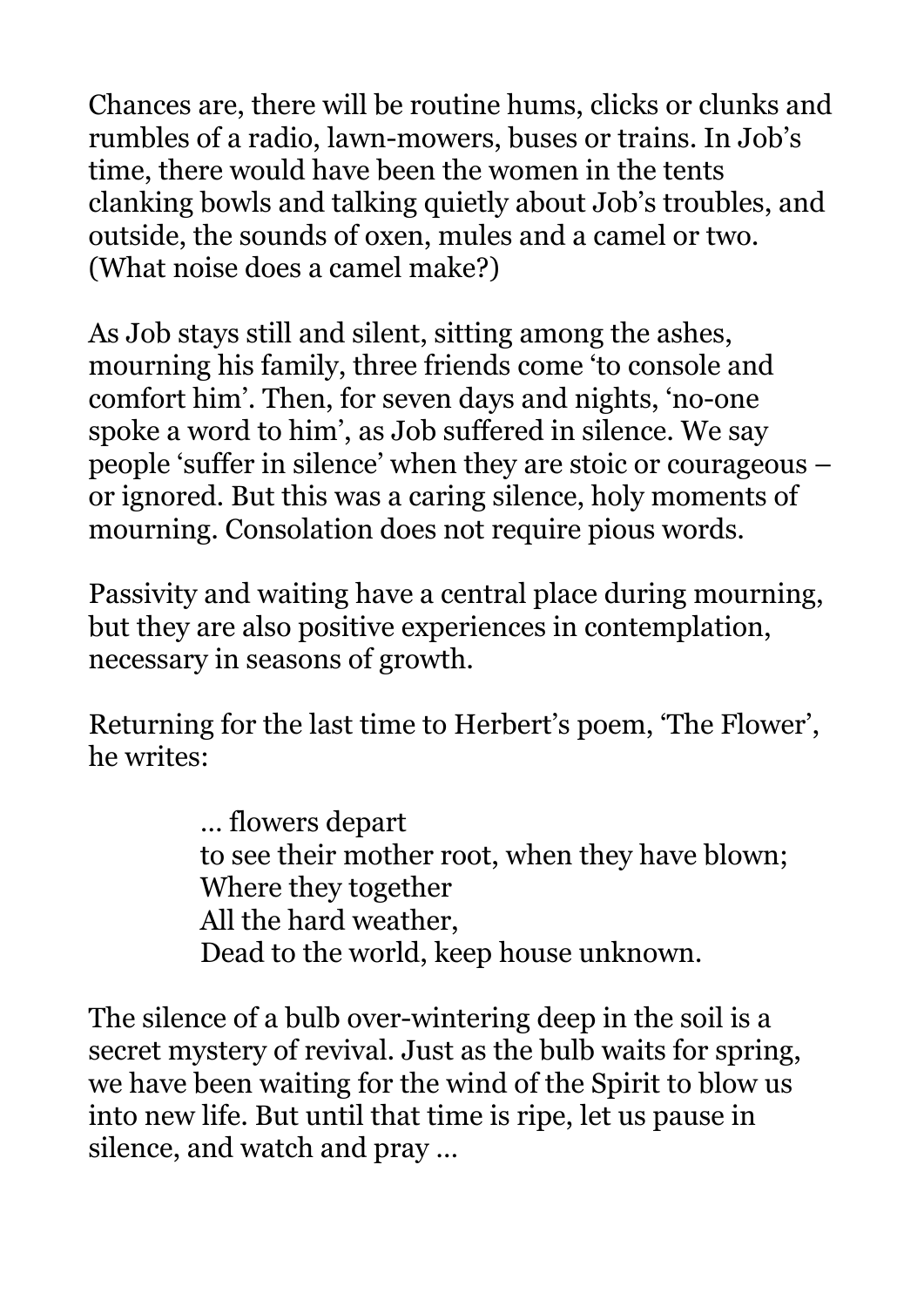## *[Time for silence]*

#### **PSALM**

- 5 For God alone my soul waits in silence, for my hope is from him.
- 6 He alone is my rock and my salvation, my fortress; I shall not be shaken.
- 7 On God rests my deliverance and my honour; my mighty rock, my refuge is in God.
- 8 Trust in him at all times, O people; pour out your heart before him; God is a refuge for us. Selah (Psalm 62:5-8, NRSV)

 **Glory to the Father and to the Son, And to the Holy Spirit; As it was in the beginning, is now And shall be for ever. Amen.** 

## **PRAYING**

God our Refuge and our Haven, In silence, we stand before you; In silence, we contemplate our Rock and our Salvation. In silence, we consider the mysteries of your grace, And share in 'the silence of eternity, interpreted by love', Displayed in the person of Jesus, your Son, our Lord. **Amen.** 

We meet your Word in stillness too deep for speech; *(Pause)*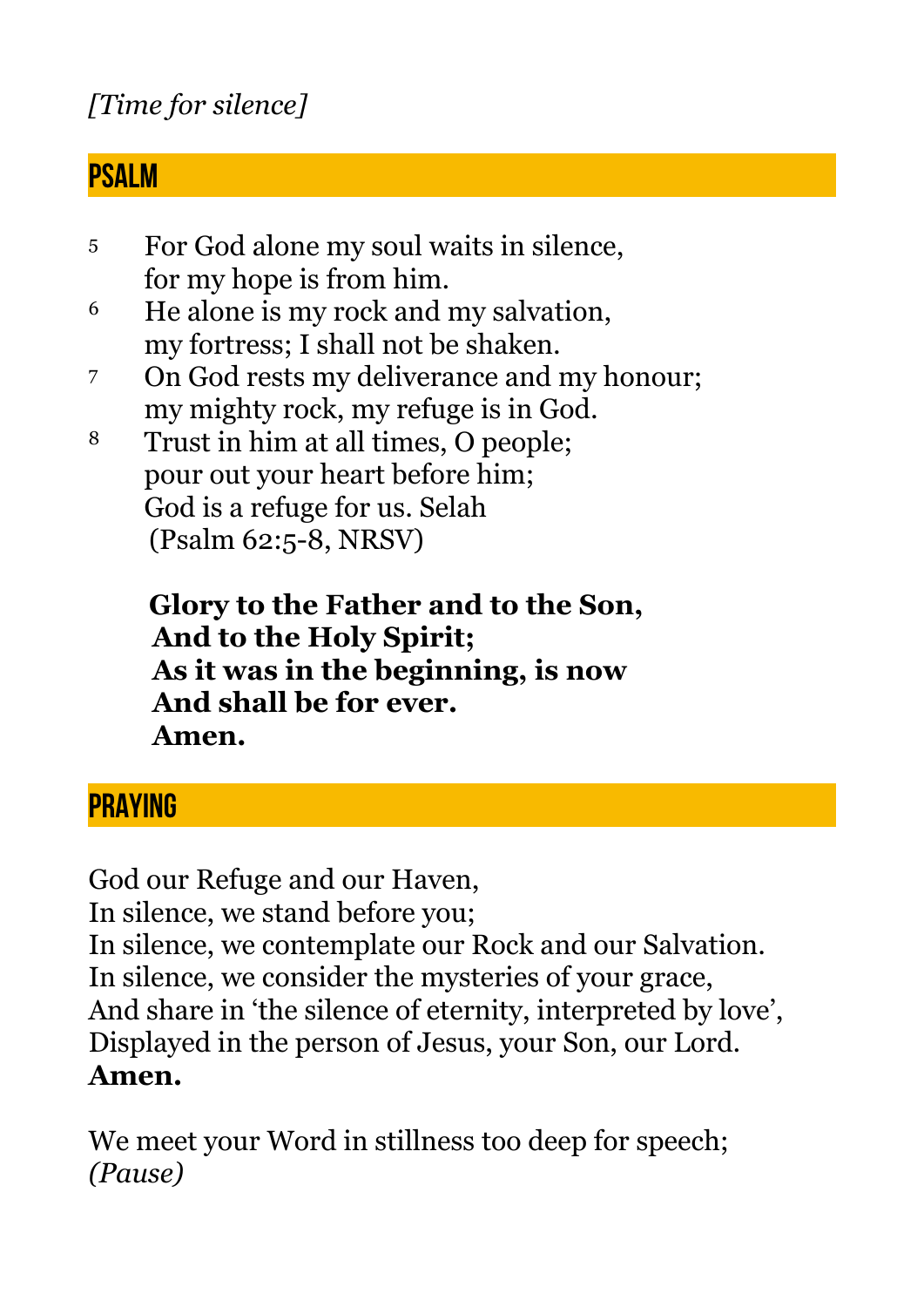Come Holy Spirit: **Thy Kingdom Come.**

We express our thanks for friends who sit with us in silence; *(Pause)* 

Come Holy Spirit: **Thy Kingdom Come.**

We offer you silent prayers for those desperate for deliverance;

*(Pause)* 

Come Holy Spirit: **Thy Kingdom Come.**

We bear before you the more than three million people in the world who have lost their lives in this pandemic; *(Pause)* 

Come Holy Spirit: **Thy Kingdom Come.**

*We wait upon the work of your Spirit as we say the Lord's Prayer together:* 

**Our Father in heaven, hallowed be your name, Your kingdom come, your will be done, on earth as in heaven.** 

**Give us today our daily bread.** 

**Forgive us our sins as we forgive those who sin against us.** 

**Lead us not into temptation but deliver us from evil. For the kingdom, the power, and the glory are yours Now and for ever.** 

**Amen.** 

Come Holy Spirit: **gift us with unshakeable trust in times of distress.**

Come Holy Spirit: **gift us with unshakeable faith in times of crisis.** 

Come Holy Spirit: **gift us with unshakeable hope in times of new beginnings.**

Come Holy Spirit: **gift us with yourself.**